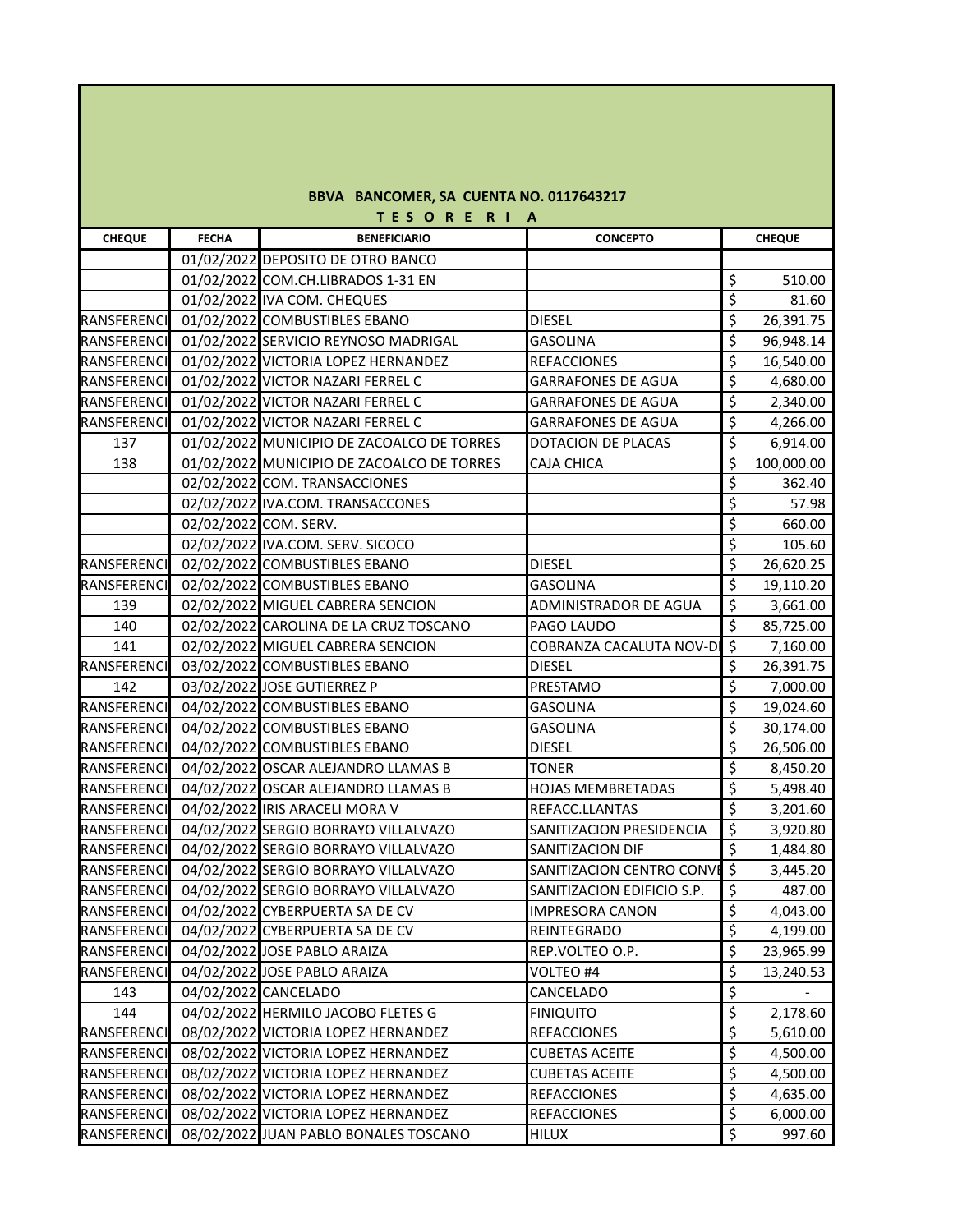|                    | RANSFERENCI 08/02/2022 JUAN ANTONIO SENCION H | REPARACION VEHICULOS        | \$                       | 8,062.00   |
|--------------------|-----------------------------------------------|-----------------------------|--------------------------|------------|
| RANSFERENCI        | 08/02/2022 JUAN ANTONIO SENCION H             | REPARACION VEHICULOS        | \$                       | 7,383.40   |
| RANSFERENCI        | 08/02/2022 DULCE MARIA LOMELI NAZARIO         | REPARACION LLANTAS          | \$                       | 1,357.20   |
| RANSFERENCI        | 08/02/2022 DULCE MARIA LOMELI NAZARIO         | REPARACION LLANTAS          | \$                       | 2,552.00   |
| RANSFERENCI        | 08/02/2022 PERIODICO EL SUR S RL DE CV        | <b>GACETA MUNICIPAL</b>     | \$                       | 9,280.00   |
| RANSFERENCI        | 08/02/2022 COMBUSTIBLES EBANO                 | DIESEL                      | \$                       | 25,592.00  |
| 145                | 10/02/2022 JUAN JOSE MARTINEZ G               | CAMARAS                     | \$                       | 9,400.00   |
| RANSFERENCI        | 10/02/2022 COMBUSTIBLES EBANO                 | <b>GASOLINA</b>             | \$                       | 22,256.00  |
| RANSFERENCI        | 10/02/2022 NEXTCODE SA DE CV                  | SERVICIO FACTURACION        | \$                       | 10,834.98  |
| RANSFERENCI        | 10/02/2022 NEXTCODE SA DE CV                  | <b>ENVIO INFORMACION</b>    | \$                       | 3,475.36   |
| <b>RANSFERENCI</b> | 10/02/2022 NEXTCODE SA DE CV                  | <b>SISTEMA TAURO</b>        | \$                       | 8,638.86   |
| RANSFERENCI        | 10/02/2022 SOFIMEX INSTITUCION                | <b>FIANZA CARLOS TORRES</b> | $\overline{\mathcal{S}}$ | 4,603.17   |
| RANSFERENCI        | 10/02/2022 SOFIMEX INSTITUCION                | FIANZA NANCY TOSCANO HOY \$ |                          | 4,603.17   |
| RANSFERENCI        | 10/02/2022 SOFIMEX INSTITUCION                | FIANZA MOISES SAHAGUN       | $\zeta$                  | 4,603.17   |
| RANSFERENCI        | 10/02/2022 SOFIMEX INSTITUCION                | FIANZA RUBEN AVALOS         | \$                       | 4,603.17   |
| RANSFERENCI        | 10/02/2022 SOFIMEX INSTITUCION                | FIANZA HILDA CACHUX         | \$                       | 4,603.17   |
| <b>RANSFERENCI</b> | 10/02/2022 J. REFUGIO LARA CERVANTES          | REP. CHEYENNE               | \$                       | 24,128.00  |
| RANSFERENCI        | 10/02/2022 J. REFUGIO LARA CERVANTES          | REP. AMBULANCIA             | \$                       | 6,797.60   |
| RANSFERENCI        | 10/02/2022 J. REFUGIO LARA CERVANTES          | REP. VEHICULOS              | \$                       | 3,654.00   |
| RANSFERENCI        | 10/02/2022 J. REFUGIO LARA CERVANTES          | REP. GRUA                   | \$                       | 696.00     |
| <b>RANSFERENCI</b> | 10/02/2022 MANUEL ESPINOZA PEÑA               | LLANTAS MOTOCONFORMADO \$   |                          | 27,800.00  |
| <b>RANSFERENCI</b> | 10/02/2022 MANUEL ESPINOZA PEÑA               | LLANTAS MOTOCONFORMADO \$   |                          | 27,800.00  |
| RANSFERENCI        | 10/02/2022 MANUEL ESPINOZA PEÑA               | LLANTAS MOTOCONFORMADO \$   |                          | 27,800.00  |
| RANSFERENCI        | 10/02/2022 CYBERPUERTA SA DE CV               | COMPUTADORA LENOVO CAS, \$  |                          | 9,788.00   |
| RANSFERENCI        | 11/02/2022 CYBERPUERTA SA DE CV               | COMPLEMENTO PAGO CTA. DI \$ |                          | 120.00     |
| RANSFERENCI        | 11/02/2022 COMBUSTIBLES EBANO                 | <b>DIESEL</b>               | \$                       | 21,707.50  |
| RANSFERENCI        | 11/02/2022 LAS DOS VB SA DE CV                | <b>ABARRORTES</b>           | \$                       | 7,413.00   |
| RANSFERENCI        | 11/02/2022 LAS DOS VB SA DE CV                | ABARRORTES                  | \$                       | 4,397.00   |
| RANSFERENCI        | 11/02/2022 LAS DOS VB SA DE CV                | ABARRORTES                  | \$                       | 3,040.00   |
| RANSFERENCI        | 11/02/2022 LAS DOS VB SA DE CV                | <b>ABARRORTES</b>           | \$                       | 3,235.50   |
| RANSFERENCI        | 11/02/2022 JOSE LUIS HERNANDEZ MONTES         | PAPELERIA                   | \$                       | 4,539.00   |
| RANSFERENCI        | 11/02/2022 JOSE LUIS HERNANDEZ MONTES         | PAPELERIA                   | \$                       | 5,101.00   |
| RANSFERENCI        | 11/02/2022 JOSE LUIS HERNANDEZ MONTES         | PAPELERIA                   | \$                       | 7,397.50   |
| RANSFERENCI        | 11/02/2022 JOSE LUIS HERNANDEZ MONTES         | PAPELERIA                   | \$                       | 6,112.00   |
| RANSFERENCI        | 11/02/2022 JOSE LUIS HERNANDEZ MONTES         | PAPELERIA                   | \$                       | 6,255.00   |
| RANSFERENCI        | 01/02/2022 JOSE LUIS HERNANDEZ MONTES         | PAPELERIA                   | $\zeta$                  | 5,643.00   |
| RANSFERENCI        | 11/02/2022 JOSE LUIS DELGADILLO               | MATERIAL P/CONSTRUCCION     | \$                       | 4,641.00   |
| RANSFERENCI        | 11/02/2022 JOSE LUIS DELGADILLO               | MATERIAL P/CONSTRUCCION     | \$                       | 1,855.50   |
| RANSFERENCI        | 11/02/2022 JOSE LUIS DELGADILLO               | MATERIAL P/CONSTRUCCION     | \$                       | 4,449.00   |
| RANSFERENCI        | 11/02/2022 GUSTAVO DE JESUS BENITEZ           | FERRETERIA                  | \$                       | 1,994.00   |
| RANSFERENCI        | 11/02/2022 JOSE PABLO ARAIZA                  | VOLTEO NO.1                 | \$                       | 6,298.79   |
| RANSFERENCI        | 11/02/2022 JOSE PABLO ARAIZA                  | REP. MOTOCONFORMADORA       | \$                       | 24,192.35  |
| RANSFERENCI        | 11/02/2022 JOSE PABLO ARAIZA                  | <b>CAMION SIMAR</b>         | \$                       | 4,035.19   |
| RANSFERENCI        | 11/02/2022 ADRIANA ANZALDO M                  | TRABAJOS DE SOLDADURA       | \$                       | 9,860.00   |
| RANSFERENCI        | 11/02/2022 MAURICIO GONZALEZ D                | REP. VEHICULOS              | \$                       | 1,972.00   |
| RANSFERENCI        | 11/02/2022 MAURICIO GONZALEZ D                | REP. CHEYENNE ROJA          | \$                       | 3,016.00   |
| RANSFERENCI        | 11/02/2022 COMERCIALIZADORA INDUSTRIAL        | MATERIAL AGUA POTABLE       | \$                       | 40,252.00  |
| RANSFERENCI        | 11/02/2022 COMERCIALIZADORA INDUSTRIAL        | MATERIAL AGUA POTABLE       | \$                       | 24,679.00  |
| RANSFERENCI        | 11/02/2022 SERVICIO MERCANTIL DASO            | ASUNTO GOB. FEB.            | \$                       | 29,000.00  |
| <b>RANSFERENCI</b> | 11/02/2022 SERVICIO MERCANTIL DASO            | ASUNTO GOB. ENERO           | \$                       | 29,000.00  |
| RANSFERENCI        | 11/02/2022 SISTEMA INTERNACIONAL              | BASURA                      | \$                       | 297,012.22 |
| 146                | 11/02/2022 MUNICIPIO DE ZACOALCO DE TORRES    | NOMINA OBRAS                | \$                       | 11,200.00  |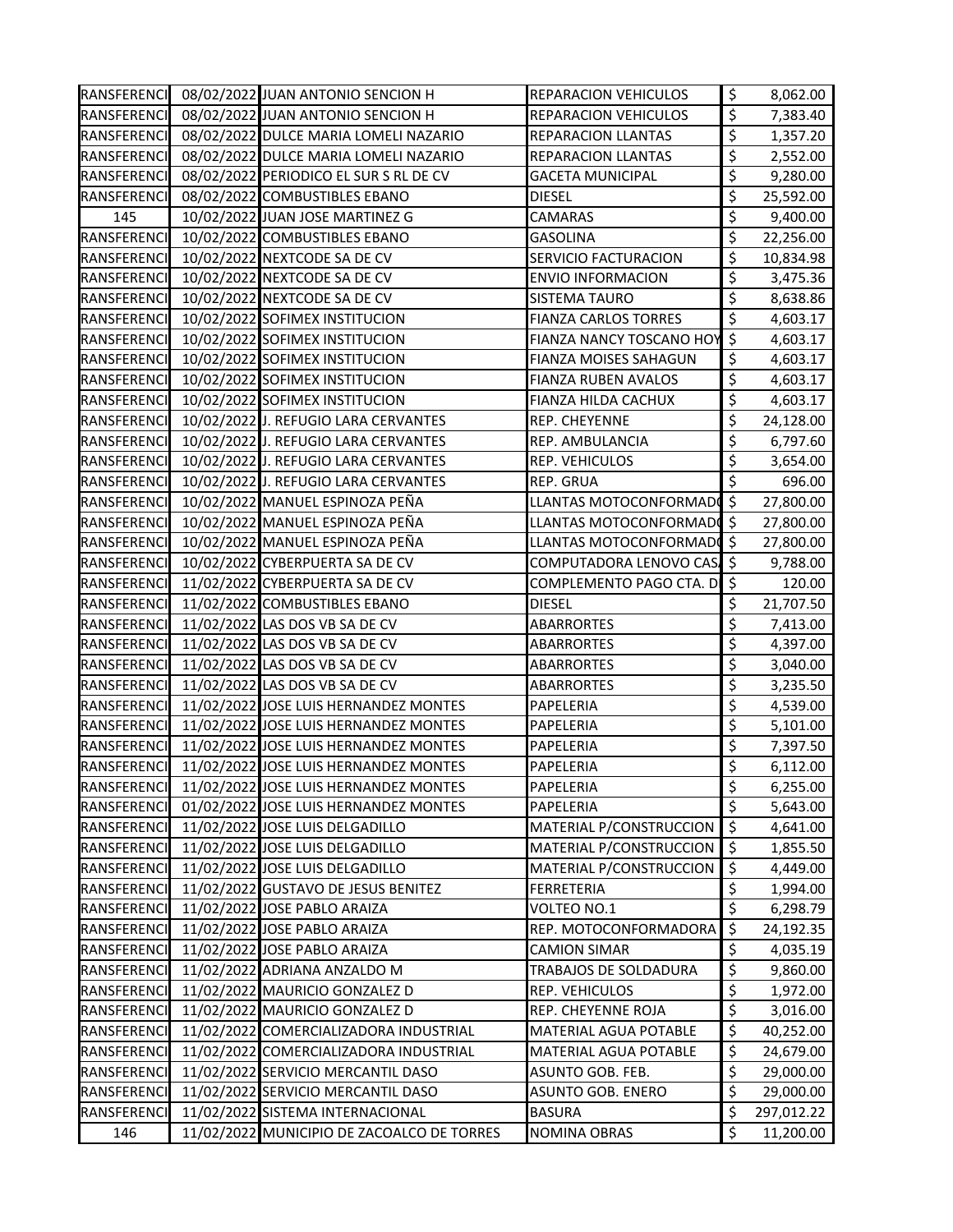| 147                |                | 11/02/2022 MUNICIPIO DE ZACOALCO DE TORRES |                                | \$                       | 8,000.00       |
|--------------------|----------------|--------------------------------------------|--------------------------------|--------------------------|----------------|
| RANSFERENCI        |                | 11/02/2022 WILBERT ALEJANDRO CASTILLO      | <b>EQUIPO CACHORROS</b>        | \$                       | 3,800.00       |
| RANSFERENCI        |                | 11/02/2022 JOSE EUGENIO PEREGRINARAMIREZ   | PREPARADOR FISICO              | $\overline{\xi}$         | 6,500.00       |
| RANSFERENCI        |                | 12/02/2022 JUAN JOSE MARTINEZ G            | <b>INSTALACION DE CAMARAS</b>  | \$                       | 11,100.01      |
| <b>RANSFERENCI</b> | 14/02/2022 CFE |                                            | <b>ENERGIA ELECTRICA</b>       |                          | \$1,032,178.00 |
| 148                |                | 14/02/2022 MARIA ELIZABETH TELLEZ          | NOMINA 1-15 FEBRERO 2022       | \$                       | 13,037.80      |
| 149                |                | 14/02/2022 JAVIER JIMENEZ ALVAREZ          | NOMINA 1-15 FEBRERO 2022       | \$                       | 13,037.80      |
| 150                |                | 14/02/2022 MARIA DE LOS ANGELES JACOBO     | NOMINA 1-15 FEBRERO 2022       | \$                       | 8,367.50       |
| RANSFERENCI        |                | 14/02/2022 COMUSTILES EBANO SA             | <b>GASOLINA</b>                | \$                       | 28,248.00      |
| 151                |                | 14/02/2022 CANCELADO                       | CANCELADO                      | \$                       |                |
| 152                |                | 14/02/2022 CANCELADO                       | CANCELADO                      | \$                       |                |
| RANSFERENCI        |                | 15/02/2022 COMBUSTIBLES EBANO SA DE CV     | DIESEL                         | $\overline{\mathcal{S}}$ | 26,620.25      |
|                    |                | 15/02/2022 PAGO DE NOMINA ADMINISTRATIVA   | PRIMER QUINCENA DE FEBREF \$   |                          | 882,766.00     |
|                    |                | 15/02/2022 PAGO DE NOMINA S.P.             | PRIMER QUINCENA DE FEBREF \$   |                          | 415,233.20     |
| RANSFERENCI        |                | 15/02/2022 CYBERPUERTA SA DE CV            | <b>CABLE UTP</b>               | \$                       | 2,654.00       |
| 153                |                | 15/02/2022 HECTOR JESUS ORNELAS R          | NOMINA 1-15 FEB. PC.           | \$                       | 5,249.20       |
| 154                |                | 15/02/2022 CANCELADO                       | CANCELADO                      | $\overline{\xi}$         |                |
| 155                |                | 15/02/2022 MUNICIPIO DE ZACOALCO DE TORRES | <b>GUARDIAS Y HORAS EXTRAS</b> | \$                       | 37,960.00      |
| 156                |                | 15/02/2022 MUNICIPIO DE ZACOALCO DE TORRES | <b>EVENTUALES</b>              | \$                       | 220,777.00     |
| RANSFERENCI        |                | 16/02/2022 COMBUSTIBLES EBANO SA DE CV     | <b>GASOLINA</b>                | \$                       | 20,972.00      |
| RANSFERENCI        |                | 16/02/2022 VICTORIA LOPEZ HERNANDEZ        | <b>REFACCIONES</b>             | \$                       | 4,845.00       |
| RANSFERENCI        |                | 16/02/2022 VICTORIA LOPEZ HERNANDEZ        | ACEITE                         | \$                       | 5,681.80       |
| RANSFERENCI        |                | 16/02/2022 VICTORIA LOPEZ HERNANDEZ        | ACEITE HIDRAULICO              | \$                       | 6,818.16       |
| 157                |                | 17/02/2022 CANCELADO                       | CANCELADO                      | \$                       |                |
| 158                |                | 17/02/2022 MUNICIPIO DE ZACOALCO DE TORRES | NOMINA OBRAS P.                | \$                       | 9,600.00       |
| 159                |                | 17/02/2022 MUNICIPIO DE ZACOALCO DE TORRES | REPARACION DIF                 | \$                       | 13,800.00      |
| 160                |                | 17/02/2022 WILBERT ALEJANDRO CASTILLO      | <b>ENTRENADOR CACHORROS</b>    | \$                       | 3,800.00       |
| 161                |                | 17/02/2022 CARLOS ALBERTO MENDOZA          | ENTRENADOR SELECC. ZACOA       | $\mathfrak{S}$           | 6,500.00       |
|                    |                | 17/02/2022 IMPUESTOS                       | ISR SEV. PROF.                 | $\overline{\mathcal{S}}$ | 1,698.00       |
|                    |                | 17/02/2022 IMPUESTOS                       | ISR MES DE ENERO               | \$                       | 364,740.00     |
| RANSFERENCI        |                | 17/02/2022 J. REFUGIO LARA C               | REPARACION DE VEHICULOS        | $\overline{\mathcal{S}}$ | 2,494.00       |
| RANSFERENCI        |                | 17/02/2022 J. REFUGIO LARA C               | REPARACION DE VEHICULOS        | \$                       | 4,651.60       |
| RANSFERENCI        |                | 17/02/2022 J. REFUGIO LARA C               | REPARACION DE VEHICULOS        | $\overline{\xi}$         | 6,751.20       |
| RANSFERENCI        |                | 17/02/2022 J. REFUGIO LARA C               | REPARACION DE VEHICULOS        | \$                       | 10,973.60      |
| 162                |                | 18/02/2022 MUNICIPIO DE ZACOALCO DE TORRES | CAJA CHICA                     | \$,                      | 100,000.00     |
| RANSFERENCI        |                | 18/02/2022 PATRICIA MARGARITA GONZALEZ     | REPARAC. POLIPASTO             | \$                       | 8,939.00       |
| RANSFERENCI        |                | 18/02/2022 MANUEL ESPINOZA PEÑA            | LLANTAS RETRO #4               | \$                       | 8,140.00       |
| RANSFERENCI        |                | 18/02/2022 ALEJANDRO RAMIREZ M             | <b>COLCHONES</b>               | \$                       | 7,198.01       |
| RANSFERENCI        |                | 18/02/2022 COMBUSTIBLES EBANO              | DIESEL                         | \$                       | 26,391.75      |
| RANSFERENCI        |                | 19/02/2022 JUAN MARTINEZ G                 | <b>INSTALACION DE CAMARAS</b>  | \$                       | 9,400.00       |
| RANSFERENCI        |                | 19/02/2022 JUAN JOSE MARTINEZ G            | <b>INSTALACION DE CAMARAS</b>  | \$                       | 6,200.00       |
| RANSFERENCI        |                | 19/02/2022 COMBUSTIBLES EBANO              | GASOLINA                       | $\overline{\mathcal{S}}$ | 22,470.00      |
| 163                |                | 21/02/2022 MUNICIPIO DE ZACOALCO DE TORRES | TELEFONOS                      | \$                       | 11,167.00      |
| 164                |                | 21/02/2022 VALENTIN AGUILAR ANICA          | NOMINA OBRAS                   | \$                       | 3,000.00       |
| 165                |                | 21/02/2022 MUNICIPIO DE ZACOALCO DE TORRES | NOMINA INSTRUCTORES CULT \$    |                          | 4,800.00       |
| 166                |                | 21/02/2022 MUNICIPIO DE ZACOALCO DE TORRES | NOMINA INSTRUCTORES CULT \$    |                          | 2,100.00       |
| RANSFERENCI        |                | 21/02/2022 JOSE ANGEL AYALA APODACA        | SONORIZACION COPA JALISCO \$   |                          | 3,480.00       |
| RANSFERENCI        |                | 21/02/2022 GUSTAVO DE JESUS BENITEZ        | MATERIAL FERRETERIA            | \$                       | 2,444.00       |
| RANSFERENCI        |                | 21/02/2022 GUSTAVO DE JESUS BENITEZ        | MATERIAL FERRETERIA            | \$                       | 2,343.00       |
| RANSFERENCI        |                | 21/02/2022 GUSTAVO DE JESUS BENITEZ        | MATERIAL AGUA P.               | \$                       | 9,486.00       |
| RANSFERENCI        |                | 21/02/2022 ESTEBAN MOLINA VAZQUEZ          | MATERIAL ELECTRICO             | \$                       | 38,976.00      |
| RANSFERENCI        |                | 21/02/2022 JANETH ALEJANDRA GUZMAN         | LONA CAMIONES                  | \$                       | 27,109.20      |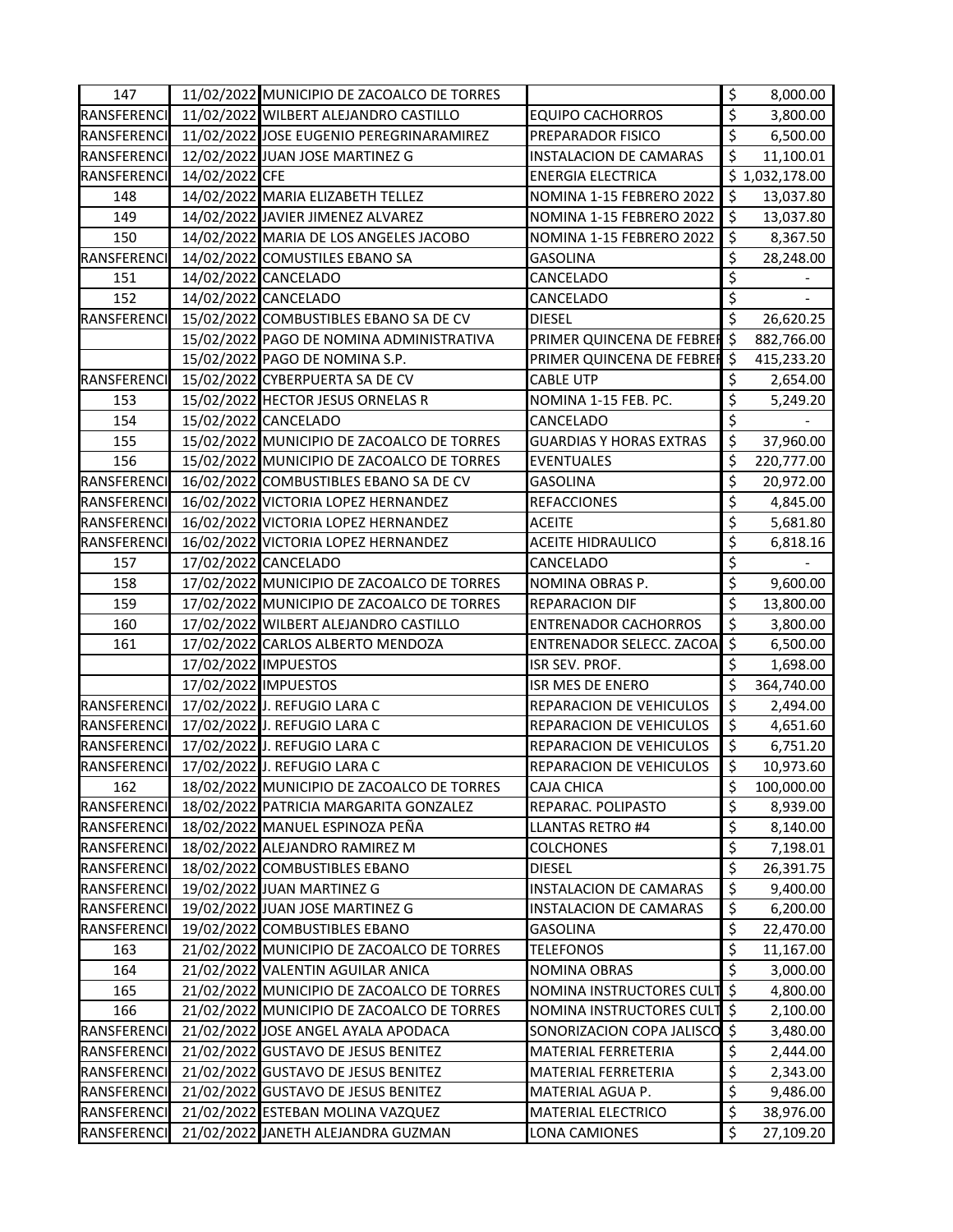|                    | RANSFERENCI 21/02/2022 PATRICIA MARGARITA GONZALEZ | <b>LAPICES Y CAPSULAS</b>     | \$                       | 6,439.86   |
|--------------------|----------------------------------------------------|-------------------------------|--------------------------|------------|
| RANSFERENCI        | 21/02/2022 COMBUSTIBLES EBANO SA DE CV             | GASOLINA                      | \$                       | 29,318.00  |
| RANSFERENCI        | 21/02/2022 ARMANDO BENITEZ CONECHE                 | ARENA AMARILLA                | \$                       | 7,888.00   |
| RANSFERENCI        | 22/02/2022 ADRIANA ANZALDO M                       | REP.VOLETO #1                 | \$                       | 7,018.00   |
| RANSFERENCI        | 22/02/2022 JUAN PABLO BONALES TOSCANO              | <b>LLANTAS</b>                | \$                       | 5,200.04   |
| RANSFERENCI        | 22/02/2022 JOSE LUIS HERNANDEZ MONTES              | PAPELERIA                     | \$                       | 15,825.00  |
| RANSFERENCI        | 22/02/2022 JOSE LUIS HERNANDEZ MONTES              | PAPELERIA                     | \$                       | 2,491.00   |
| RANSFERENCI        | 22/02/2022 JOSE LUIS HERNANDEZ MONTES              | PAPELERIA                     | \$                       | 600.00     |
| RANSFERENCI        | 22/02/2022 ADRIANA ANZALDO M                       | TAPAS                         | \$                       | 9,744.00   |
| <b>RANSFERENCI</b> | 22/02/2022 COMBUSTIBLES EBANO SA DE CV             | <b>DIESEL</b>                 | \$                       | 26,506.00  |
| RANSFERENCI        | 22/02/2022 OSCAR ALEJANDRO LLAMAS B                | MATERIAL                      | \$                       | 25,754.32  |
| RANSFERENCI        | 22/02/2022 ZENAIDA ORTIZ VAZQUEZ                   | HERRAMIENTA TALLER            | \$                       | 34,800.18  |
| RANSFERENCI        | 23/02/2022 DULCE MARIA LOMELI NAZARIO              | REP. DE LLANTAS               | \$                       | 5,510.00   |
| RANSFERENCI        | 23/02/2022 DULCE MARIA LOMELI NAZARIO              | REP. DE LLANTAS               | \$                       | 417.60     |
| RANSFERENCI        | 23/02/2022 DULCE MARIA LOMELI NAZARIO              | REP. DE LLANTAS               | \$                       | 3,596.00   |
| RANSFERENCI        | 23/02/2022 DULCE MARIA LOMELI NAZARIO              | REP. DE LLANTAS               | \$                       | 4,558.80   |
| RANSFERENCI        | 23/02/2022 JOSE LUIS HERNANDEZ MONTES              | PAPELERIA                     | $\overline{\mathcal{L}}$ | 618.50     |
| RANSFERENCI        | 23/02/2022 VIVEROS RANCHO CALDERON                 | COMPRA JACARANDAS             | \$                       | 6,950.00   |
| RANSFERENCI        | 23/02/2022 MAURICIO GONZALEZ D                     | REPARACION                    | \$                       | 1,682.00   |
| RANSFERENCI        | 23/02/2022 MAURICIO GONZALEZ D                     | REPARACION                    | \$                       | 3,016.00   |
| RANSFERENCI        | 23/02/2022 MAURICIO GONZALEZ D                     | REP, CAMION VOLTEO #1         | \$                       | 1,276.00   |
| RANSFERENCI        | 23/02/2022 CR FORMAS SA DE CV                      | BOLETOS \$4                   | \$                       | 4,303.60   |
| RANSFERENCI        | 23/02/2022 CR FORMAS SA DE CV                      | BOLETOS \$6                   | \$                       | 8,607.20   |
| RANSFERENCI        | 23/02/2022 DULCE MARIA LOMELI NAZARIO              | SERV. LLANTAS                 | \$                       | 800.40     |
| RANSFERENCI        | 23/02/2022 VICTORIA LOPEZ HERNANDEZ                | <b>REFACCIONES</b>            | \$                       | 12,222.00  |
| RANSFERENCI        | 23/02/2022 VICTORIA LOPEZ HERNANDEZ                | ACUMULADORES Y REFACC.        | \$                       | 5,095.00   |
| <b>RANSFERENCI</b> | 23/02/2022 COMBUSTIBLES EBANO SA DE CV             | GASOLINA                      | \$                       | 20,116.00  |
| RANSFERENCI        | 23/02/2022 JOSE MIGUEL RAMIREZ B                   | ALIMENTOS COPA JALISCO        | \$                       | 13,850.00  |
| RANSFERENCI        | 24/02/2022 PATRICIA PARTIDA AGUILAR                | 7 BIDONES UEA                 | \$                       | 3,654.00   |
| RANSFERENCI        | 24/02/2022 COMBUSTIBLES EBANO SA DE CV             | <b>DIESEL</b>                 | \$                       | 27,191.50  |
| 167                | 24/02/2022 MUNICIPIO DE ZACOALCO DE TORRES         | VOLTEO #2                     | \$                       | 10,440.00  |
| 168                | 24/02/2022 CANCELADO                               | CANCELADO                     | \$                       |            |
| 169                | 24/02/2022 CANCELADO                               | CANCELADO                     | \$                       |            |
| 170                | 24/02/2022 ADRIANA ANZALDO M                       | CAMION #2 OBRAS P.            | \$                       | 12,068.00  |
| 171                | 24/02/2022 MUNICIPIO DE ZACOALCO DE TORRES         | <b>NOMINA OBRAS</b>           | \$,                      | 12,600.00  |
| 172                | 24/02/2022 MUNICIPIO DE ZACOALCO DE TORRES         | <b>NOMINA OBRAS</b>           | \$                       | 13,800.00  |
| 173                | 24/02/2022 JAVIER JIMENEZ ALVAREZ                  | NOMINA 16-28 FEB              | $\overline{\mathcal{S}}$ | 13,038.00  |
| 174                | 25/02/2022 MARIA ELIZABETH TELLEZ                  | NOMINA 16-28 FEB              | \$                       | 13,038.00  |
| 175                | 25/02/2022 MARIO REYMUNDO SANTILLAN                | NOMINA 16-28 FEB              | \$                       | 2,242.60   |
| 176                | 25/02/2022 MARIA DE LOS ANGELES JACOBO             | INDEMNIZACION POR MUERT       | \$                       | 8,367.50   |
| RANSFERENCI        | 25/02/2022 COMBUSTIBLES EBANO SA DE CV             | GASOLINA                      | \$                       | 27,820.00  |
| 177                | 28/02/2022 MUNICIPIO DE ZACOALCO DE TORRES         | NOMINA JUBILADOS              | $\overline{\mathcal{S}}$ | 44,487.00  |
| 178                | 28/02/2022 MUNICIPIO DE ZACOALCO DE TORRES         | <b>EVENTUALES</b>             | \$                       | 160,904.00 |
| 179                | 28/02/2022 MUNICIPIO DE ZACOALCO DE TORRES         | CUERPO TECNICO COPA JALISO \$ |                          | 10,300.00  |
| 180                | 28/02/2022 MUNICIPIO DE ZACOALCO DE TORRES         | GUARDIA Y HORAS EXTRAS        | \$                       | 40,240.00  |
| 181                | 28/02/2022 MUNICIPIO DE ZACOALCO DE TORRES         | EVENTUALES                    | \$                       | 18,500.00  |
| RANSFERENCI        | 28/02/2022 MANUEL ESPINOZA PEÑA                    | LLANTAS MOTOCONFORMADO        | ا ⊱ا                     | 34,540.00  |
| RANSFERENCI        | 28/02/2022 MANUEL ESPINOZA PEÑA                    | LLANTAS MOTOCONFORMADO \$     |                          | 34,540.00  |
| RANSFERENCI        | 28/02/2022 VICTORIA LOPEZ HERNANDEZ                | TAMBOR DE GRASA               | \$                       | 23,950.00  |
| RANSFERENCI        | 28/02/2022 DULCE MARIA LOMELI NAZARIO              | SERV. LLANTAS                 | \$                       | 2,598.00   |
| RANSFERENCI        | 28/02/2022 MA. FELICITAS RODRIGUEZ C               | MATERIAL FERRETERIA           | \$                       | 2,851.00   |
| RANSFERENCI        | 28/02/2022 JOSE LUIS DELGADILLO                    | CEMENTO DE BODEDA             | \$                       | 2,520.00   |